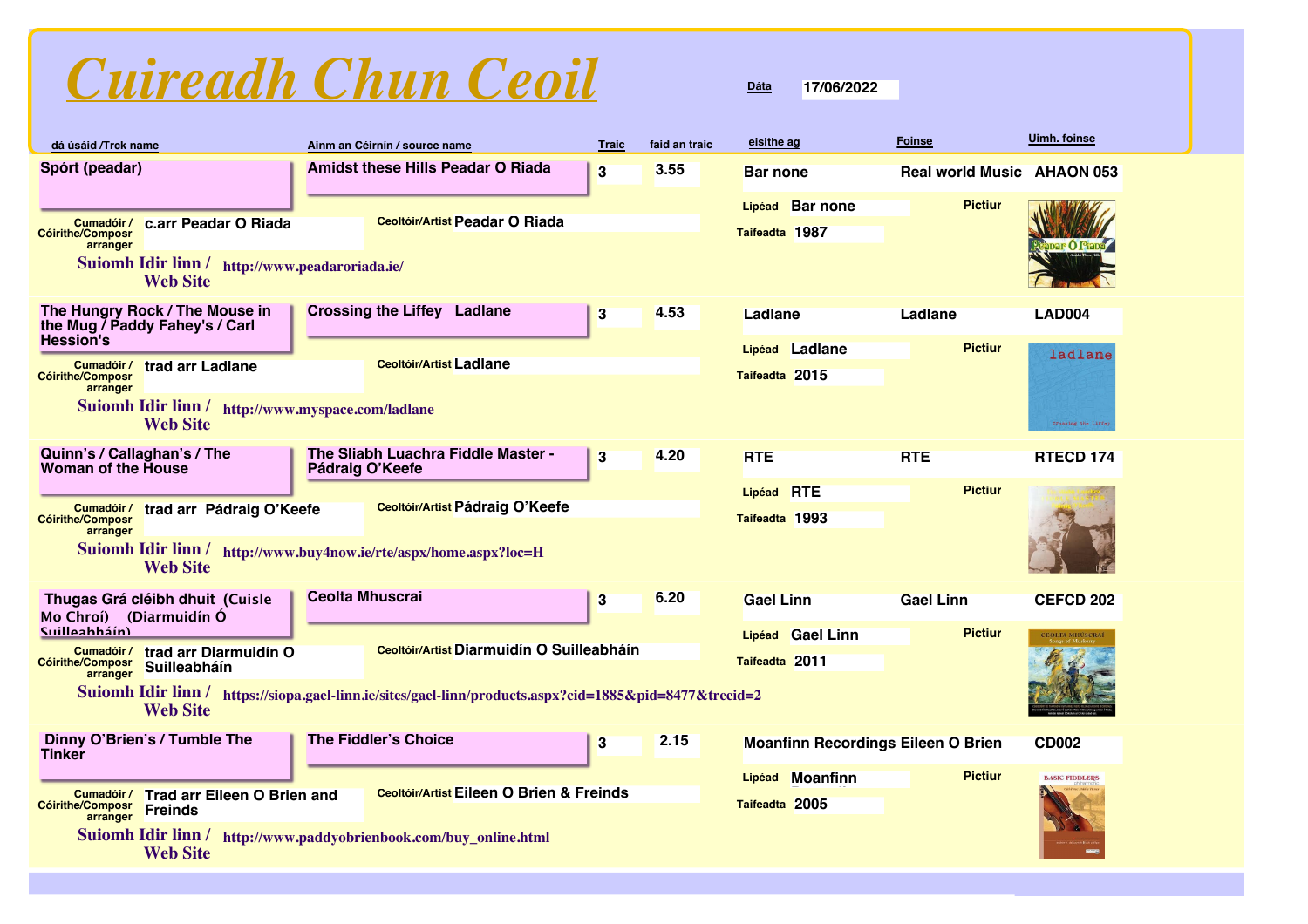

| dá úsáid /Trck name                               |                                                                                                              |                  | Ainm an Céirnín / source name                                                                                             | <b>Traic</b> | faid an traic | eisithe ag                   |                           | <b>Foinse</b>                             | <b>Uimh.</b> foinse   |
|---------------------------------------------------|--------------------------------------------------------------------------------------------------------------|------------------|---------------------------------------------------------------------------------------------------------------------------|--------------|---------------|------------------------------|---------------------------|-------------------------------------------|-----------------------|
| <b>Paddy Fahy's Reels.</b>                        |                                                                                                              |                  | <b>The Fiddler's Choice</b>                                                                                               | $\bf{3}$     | 2.45          |                              |                           | <b>Moanfinn Recordings Eileen O Brien</b> | <b>CD002</b>          |
| Cumadóir /<br><b>Cóirithe/Composr</b><br>arranger | <b>Trad arr Eileen O Brien and</b><br><b>Freinds</b><br><b>Web Site</b>                                      |                  | <b>Ceoltóir/Artist Eileen O Brien &amp; Freinds</b><br>Suiomh Idir linn / http://www.paddyobrienbook.com/buy_online.html  |              |               | Taifeadta 2005               | Lipéad Moanfinn           | <b>Pictiur</b>                            | <b>BASIC FIDDLERS</b> |
| Fahey's / Fahey's (r)                             |                                                                                                              |                  | The Kane Sisters / under the Diamond $\frac{3}{3}$                                                                        |              | 3.16          |                              | <b>Dawros Music</b>       | <b>Dawros Music</b>                       | <b>DM 002</b>         |
| Cumadóir /<br><b>Cóirithe/Composr</b><br>arranger | trad arr. Liz and Yvone Kane<br>Suiomh Idir linn / http://www.thekanesisters.com/home.htm<br><b>Web Site</b> |                  | <b>Ceoltóir/Artist Liz and Yvone Kane</b>                                                                                 |              |               | Taifeadta 2003               | Lipéad Dawros Music       | <b>Pictiur</b>                            | The Kane Sisters      |
|                                                   | Cois Chalaithe an Ghóilín (na Filí)                                                                          | <b>O</b> Thuaidh |                                                                                                                           | $\bf{3}$     | 7.21          |                              | <b>Maidhc Dainín O Sé</b> | <b>Maidhc Dainín O</b><br>Sé              | <b>O</b> Thuaidh      |
| Cumadóir /<br><b>Cóirithe/Composr</b><br>arranger | Trad arr Maidhc Dainin O Se<br><b>Web Site</b>                                                               |                  | Ceoltóir/Artist Maidhc Dainín Ó Sé & Caoimhín Ó<br>Suiomh Idir linn / http://www.dinglerecordshop.com/store/othuaidh.html |              |               | Taifeadta 2001               | Lipéad Maidhc Dainín O    | <b>Pictiur</b>                            |                       |
| Johnny Ex.& Fiach an Ghiorria                     |                                                                                                              | <b>O</b> Thuaidh |                                                                                                                           | 3            | 3.55          |                              | <b>Maidhc Dainín O Sé</b> | <b>Maidhc Dainín O</b><br>Sé              | O Thuaidh             |
| Cumadóir /<br><b>Cóirithe/Composr</b>             | Trad/Maidhc Dainin O Se. All<br>arranger arr Maidhc Dainin O Se<br><b>Web Site</b>                           |                  | Ceoltóir/Artist Maidhc Dainín Ó Sé & Caoimhín Ó<br>Suiomh Idir linn / http://www.dinglerecordshop.com/store/othuaidh.html |              |               | Taifeadta 2001               | Lipéad Maidhc Dainín O    | <b>Pictiur</b>                            |                       |
| <b>Air O Rahilly's Grave</b>                      |                                                                                                              | Pádraig O'Keefe  | The Sliabh Luachra Fiddle Master -                                                                                        | 3            | 3.40          | <b>RTE</b>                   |                           | <b>RTE</b>                                | RTECD 174             |
| Cumadóir /<br><b>Cóirithe/Composr</b><br>arranger | trad arr Pádraig O'Keefe                                                                                     |                  | Ceoltóir/Artist Pádraig O'Keefe                                                                                           |              |               | Lipéad RTE<br>Taifeadta 1993 |                           | <b>Pictiur</b>                            |                       |
| Suiomh Idir linn /                                | <b>Web Site</b>                                                                                              |                  | http://www.buy4now.ie/rte/aspx/home.aspx?loc=H                                                                            |              |               |                              |                           |                                           |                       |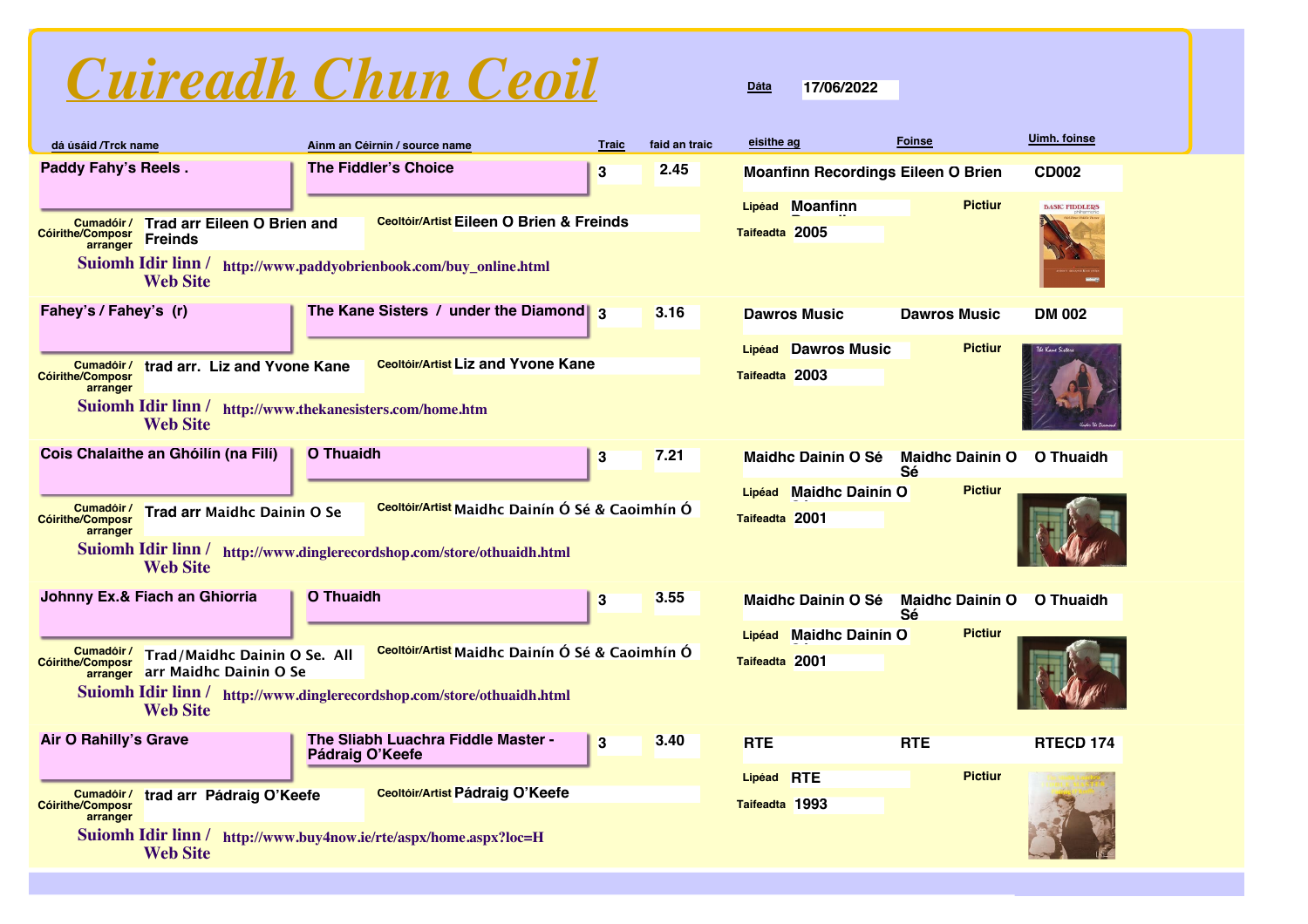

| dá úsáid /Trck name                                                                                                                                                                                                                                                                                                                             | Ainm an Céirnín / source name                                                                               | <b>Traic</b> | faid an traic | eisithe ag                          | <b>Foinse</b>               | Uimh. foinse                   |
|-------------------------------------------------------------------------------------------------------------------------------------------------------------------------------------------------------------------------------------------------------------------------------------------------------------------------------------------------|-------------------------------------------------------------------------------------------------------------|--------------|---------------|-------------------------------------|-----------------------------|--------------------------------|
| As I Went Out upon the Ice /<br><b>Campdown Races / Tom Billy's</b>                                                                                                                                                                                                                                                                             | The Sliabh Luachra Fiddle Master -<br>Pádraig O'Keefe                                                       | 3            | 4.45          | <b>RTE</b>                          | <b>RTE</b>                  | RTECD 174                      |
| Polka / Jimmy Doyle's Polka<br>Cumadóir /<br>trad arr Pádraig O'Keefe<br><b>Cóirithe/Composr</b><br>arranger<br><b>Web Site</b>                                                                                                                                                                                                                 | <b>Ceoltóir/Artist Pádraig O'Keefe</b><br>Suiomh Idir linn / http://www.buy4now.ie/rte/aspx/home.aspx?loc=H |              |               | Lipéad RTE<br>Taifeadta 1993        | <b>Pictiur</b>              |                                |
| La Costa De Galicia / Páidín O<br>Raifeartaigh                                                                                                                                                                                                                                                                                                  | <b>Crossing the Liffey Ladlane</b>                                                                          | $\bf{3}$     | 4.20          | Ladlane                             | Ladlane                     | <b>LAD004</b>                  |
| Cumadóir /<br>trad arr Ladlane<br><b>Cóirithe/Composr</b><br>arranger<br>Suiomh Idir linn / http://www.myspace.com/ladlane<br><b>Web Site</b>                                                                                                                                                                                                   | <b>Ceoltóir/Artist Ladlane</b>                                                                              |              |               | Lipéad Ladlane<br>Taifeadta 2015    | <b>Pictiur</b>              | ladlane<br>Crossing the Liffey |
| Réidhchnoc Mná Duibhe<br>(Diarmuidín Ó Suilleabháín)                                                                                                                                                                                                                                                                                            | <b>Ceolta Mhuscrai</b>                                                                                      | 3            | 2.46          | <b>Gael Linn</b>                    | <b>Gael Linn</b>            | <b>CEFCD 202</b>               |
| <b>Pictiur</b><br>Lipéad Gael Linn<br>CEOLTA MHÚSCRAÍ<br>Ceoltóir/Artist Diarmuidín O Suilleabháin<br>Cumadóir /<br>trad arr Diarmuidín O<br>Taifeadta 2011<br><b>Cóirithe/Composr</b><br>Suilleabháín<br>arranger<br>Suiomh Idir linn / https://siopa.gael-linn.ie/sites/gael-linn/products.aspx?cid=1885&pid=8477&treeid=2<br><b>Web Site</b> |                                                                                                             |              |               |                                     |                             |                                |
| <b>Johnny Cope (Padraig)</b>                                                                                                                                                                                                                                                                                                                    | The Sliabh Luachra Fiddle Master -<br>Pádraig O'Keefe                                                       | 3            | 5.38          | <b>RTE</b>                          | <b>RTE</b>                  | <b>RTECD 174</b>               |
| Cumadóir /<br>trad arr Pádraig O'Keefe<br><b>Cóirithe/Composr</b><br>arranger<br><b>Web Site</b>                                                                                                                                                                                                                                                | <b>Ceoltóir/Artist Pádraig O'Keefe</b><br>Suiomh Idir linn / http://www.buy4now.ie/rte/aspx/home.aspx?loc=H |              |               | Lipéad RTE<br>Taifeadta 1993        | <b>Pictiur</b>              |                                |
| <b>Murphy's Polkas (Amergin)</b>                                                                                                                                                                                                                                                                                                                | The Gypsy Princess Amergin                                                                                  | $\bf{3}$     | 2.45          | <b>Green Note Music</b>             | <b>Green Note Music GN4</b> |                                |
| trad arr Amergin<br>Cumadóir /<br><b>Cóirithe/Composr</b><br>arranger                                                                                                                                                                                                                                                                           | <b>Ceoltóir/Artist Amergin</b>                                                                              |              |               | Lipéad Green Note<br>Taifeadta 2001 | <b>Pictiur</b>              |                                |
| <b>Suiomh Idir linn /</b><br><b>Web Site</b>                                                                                                                                                                                                                                                                                                    |                                                                                                             |              |               |                                     |                             |                                |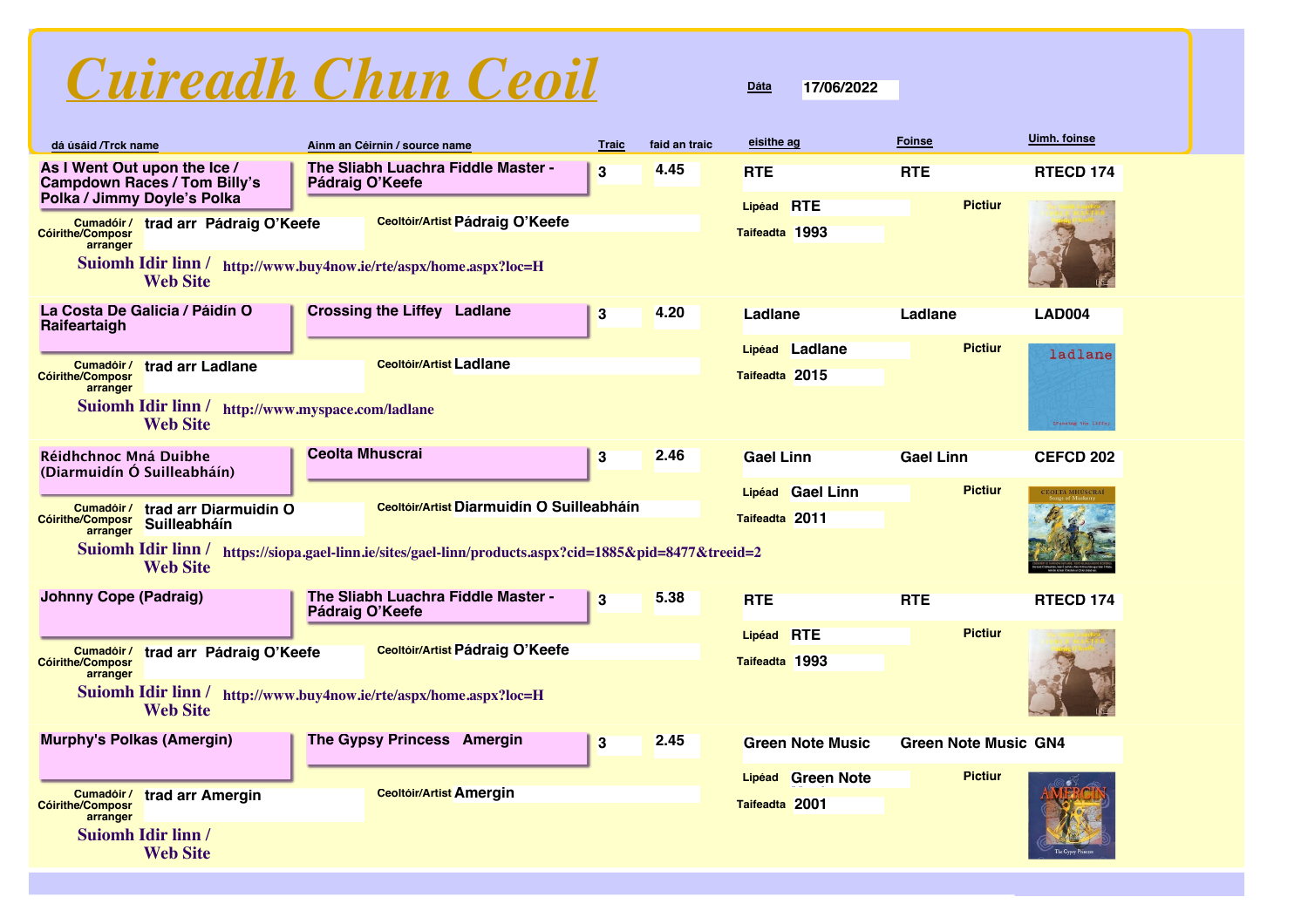| Cuireadh Chun Ceoil |  |  |
|---------------------|--|--|
|                     |  |  |

| dá úsáid /Trck name                                                                                     |                                                                              |                        | Ainm an Céirnín / source name                                                                          | <b>Traic</b> | faid an traic | eisithe ag          |                           | <b>Foinse</b>               | Uimh. foinse      |
|---------------------------------------------------------------------------------------------------------|------------------------------------------------------------------------------|------------------------|--------------------------------------------------------------------------------------------------------|--------------|---------------|---------------------|---------------------------|-----------------------------|-------------------|
| <b>Richie Dwyer's Reel</b>                                                                              |                                                                              | <b>Auction Project</b> |                                                                                                        | $\bf{3}$     | 8.46          | <b>David Bixler</b> |                           | <b>David Bixler</b>         | <b>BIX 2014-1</b> |
|                                                                                                         |                                                                              |                        |                                                                                                        |              |               |                     | Lipéad David Bixler       | <b>Pictiur</b>              |                   |
| Cumadóir /<br><b>Cóirithe/Composr</b>                                                                   | <b>Richard Dwyer &amp; Slink</b>                                             |                        | <b>Ceoltóir/Artist Slink</b>                                                                           |              |               | Taifeadta 2014      |                           |                             |                   |
| arranger<br>Suiomh Idir linn / http://www.cduniverse.com/productinfo.asp?pid=9308967<br><b>Web Site</b> |                                                                              |                        |                                                                                                        |              |               |                     |                           |                             |                   |
| <b>Knocknagree Polka</b>                                                                                |                                                                              |                        | The Gypsy Princess Amergin                                                                             | $\bf{3}$     | 2.18          |                     | <b>Green Note Music</b>   | <b>Green Note Music GN4</b> |                   |
|                                                                                                         |                                                                              |                        |                                                                                                        |              |               |                     | Lipéad Green Note         | <b>Pictiur</b>              |                   |
| Cumadóir /<br><b>Cóirithe/Composr</b><br>arranger                                                       | trad arr Amergin                                                             |                        | <b>Ceoltóir/Artist Amergin</b>                                                                         |              |               | Taifeadta 2001      |                           |                             |                   |
|                                                                                                         | <b>Suiomh Idir linn /</b><br><b>Web Site</b>                                 |                        |                                                                                                        |              |               |                     |                           |                             | The Gypsy Princes |
| Fahey's / Fahey's / The Wild<br><b>Swans at Coole (r)</b>                                               |                                                                              |                        | The Kane Sisters / under the Diamond $_3$                                                              |              | 4.54          |                     | <b>Dawros Music</b>       | <b>Dawros Music</b>         | <b>DM 002</b>     |
|                                                                                                         |                                                                              |                        | <b>Ceoltóir/Artist Liz and Yvone Kane</b>                                                              |              |               | Lipéad              | <b>Dawros Music</b>       | <b>Pictiur</b>              | The Kane Sixte    |
| Cumadóir /<br><b>Cóirithe/Composr</b><br>arranger                                                       | trad arr. Liz and Yvone Kane                                                 |                        |                                                                                                        |              |               | Taifeadta 2003      |                           |                             |                   |
|                                                                                                         | Suiomh Idir linn / http://www.thekanesisters.com/home.htm<br><b>Web Site</b> |                        |                                                                                                        |              |               |                     |                           |                             |                   |
| An Cúil Duibh Réidh<br>Ó Suilleabháín)                                                                  | (Diarmuidín                                                                  | <b>Ceolta Mhuscrai</b> |                                                                                                        | 3            | 2.47          | <b>Gael Linn</b>    |                           | <b>Gael Linn</b>            | <b>CEFCD 202</b>  |
|                                                                                                         |                                                                              |                        |                                                                                                        |              |               |                     | Lipéad Gael Linn          | <b>Pictiur</b>              | CEOLTA MHÚSCRAÍ   |
| Cumadóir /<br><b>Cóirithe/Composr</b>                                                                   | trad arr Diarmuidín O<br>Suilleabháín                                        |                        | Ceoltóir/Artist Diarmuidín O Suilleabháin                                                              |              |               | Taifeadta 2011      |                           |                             |                   |
| arranger                                                                                                | <b>Web Site</b>                                                              |                        | Suiomh Idir linn / https://siopa.gael-linn.ie/sites/gael-linn/products.aspx?cid=1885&pid=8477&treeid=2 |              |               |                     |                           |                             |                   |
| <b>Traveller</b>                                                                                        | The Drunken Tinker/The Donegal                                               |                        | O Ghlúin go Glúin Up and Coming                                                                        | $\bf{3}$     | 1.58          |                     | <b>Clo Iar Chonnachta</b> | Clo lar<br>Chonnachta       | <b>CICD 175</b>   |
|                                                                                                         |                                                                              |                        |                                                                                                        |              |               | Lipéad Clo lar      |                           | <b>Pictiur</b>              |                   |
| Cumadóir /<br><b>Cóirithe/Composr</b><br>arranger                                                       | <b>Trad arr Oisin &amp; Conal Hernon</b>                                     |                        | <b>Ceoltóir/Artist Oisin &amp; Conal Hernon</b>                                                        |              |               | Taifeadta 2008      |                           |                             |                   |
|                                                                                                         | <b>Web Site</b>                                                              |                        | Suiomh Idir linn / https://www.cic.ie/music/non-digital/up-and-coming-ghluin-go-gluin-cd               |              |               |                     |                           |                             |                   |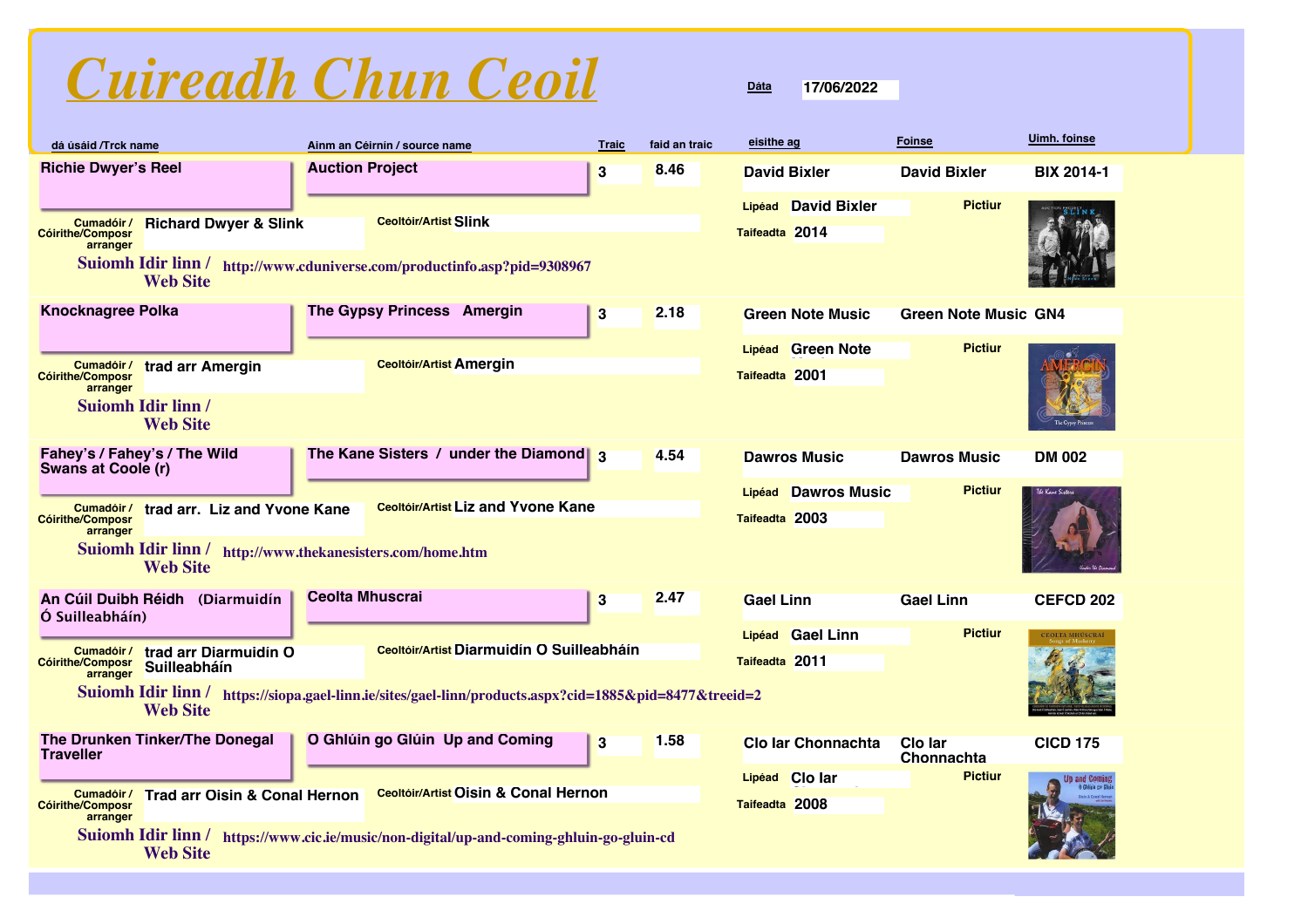# *Cuireadh Chun Ceoil*

## **dá úsáid /Trck name eisithe ag Foinse Uimh. foinse Ainm an Céirnín / source name Traic faid an traic Johnny Doherty's March / The Crossing the Liffey Ladlane 3 Ladlane Ladlane LAD004 5.24 Sunny Banks Lipéad Ladlane Pictiur** ladlane **Ceoltóir/Artist Ladlane Cumadóir / trad arr Ladlane Taifeadta 2015 Cóirithe/Composr arranger Suiomh Idir linn / http://www.myspace.com/ladlane Web Site** Crossing the Liffe **The Gleanntán Frolics / The Hare The Sliabh Luachra Fiddle Master - <sup>3</sup> RTÉ RTÉ RTÉCD 174 Pádraig O'Keefe 4.06 in the Corn Lipéad RTÉ Pictiur Ceoltóir/Artist Pádraig O'Keefe Cumadóir / trad arr Pádraig O'Keefe Taifeadta 1993 Cóirithe/Composr arranger Suiomh Idir linn / http://www.buy4now.ie/rte/aspx/home.aspx?loc=H Web Site Boithrín Joanie & Boithrín O Thuaidh 3 O Thuaidh 3 O Thuaidh 3 Maidhc Dainín O Sé Maidhc Dainín O Q Thuaidh 3.28 Charracháin Maidhc Dainín Ó Sé Maidhc Dainín Ó Sé Pictiur Maidhc Dainín Ó Lipéad Trad arr Maidhc Dainin O Se Cumadóir /**  $\overline{\phantom{a}}$ **Ceoltóir/Artist Maidhc Dainín Ó Sé & Caoimhín Ó Cóirithe/Composr Taifeadta 2001 arranger Suiomh Idir linn / http://www.dinglerecordshop.com/store/othuaidh.html Web Site The Kane Sisters / under the Diamond 3 Dawros Music Dawros Music DM 002 Fahey's / Ryan's Rant / The Hut in 4.01 the Bog (r) Lipéad Dawros Music Pictiur Cumadóir / trad arr. Liz and Yvone Kane Ceoltóir/Artist Liz and Yvone Kane Taifeadta 2003 Cóirithe/Composr arranger Suiomh Idir linn / http://www.thekanesisters.com/home.htm Web Site An Gamhnaichín (Diarmuid Ó SúilleabhÁin) Clódh Iar Bruach na Carraige Báine 115 Clome 12.28 Clome Clome 115 Clome 115 Clome 115 CICD 115 2.28 Clódh Iar Chonnachta Chonnachta PictiurClódh Iar Lipéad Ceoltóir/Artist Diarmuid Ó SúilleabhÁin Chonnachta Trad Arr Diarmuid Ó Cumadóir / Taifeadta 1995 SúilleabhÁin Cóirithe/Composr arranger Suiomh Idir linn / http://www.cic.ie/product.asp?idproduct=689 Web Site**